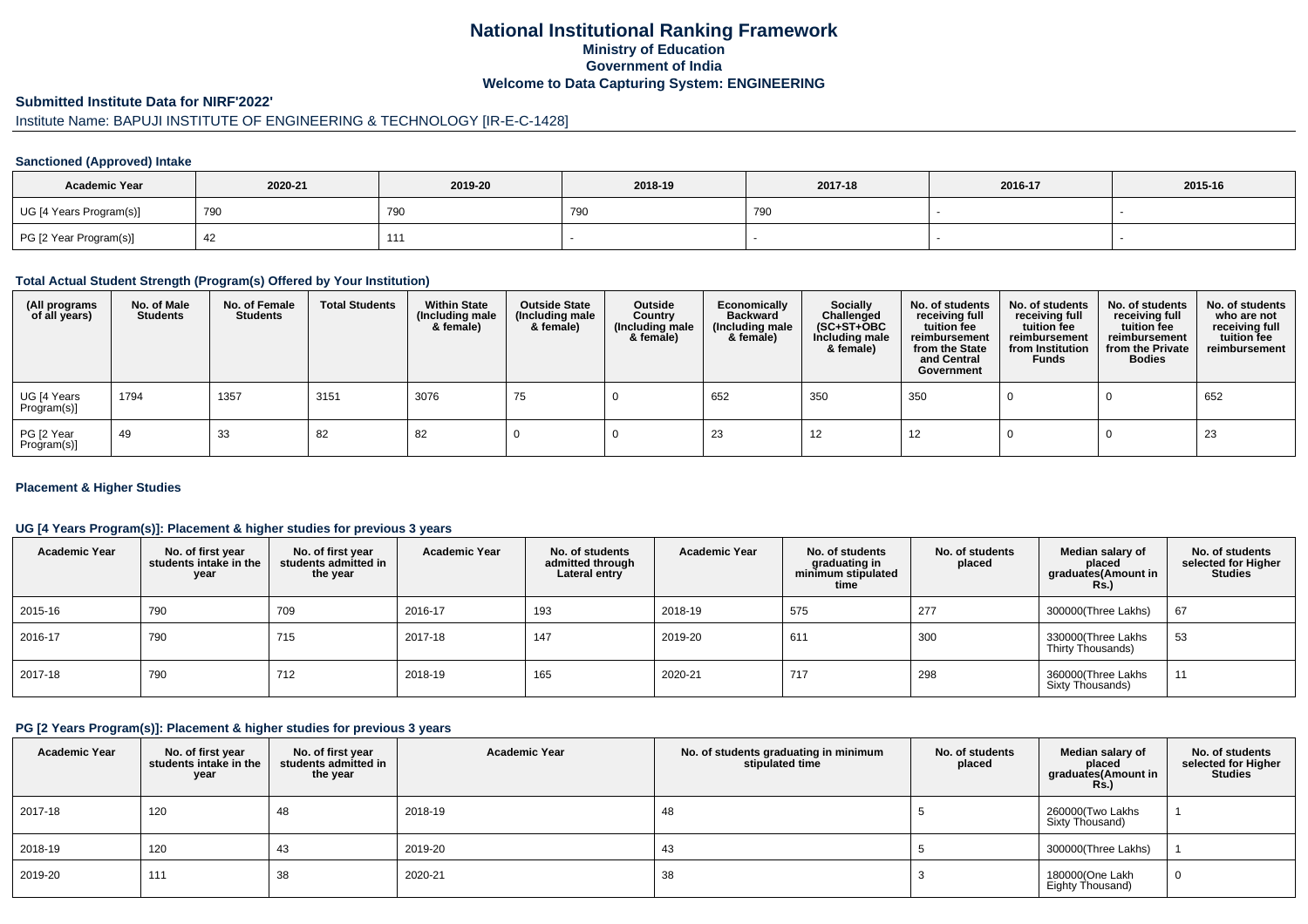#### **Ph.D Student Details**

| Ph.D (Student pursuing doctoral program till 2020-21 Students admitted in the academic year 2020-21 should not be entered here.) |         |         |         |  |  |  |  |
|----------------------------------------------------------------------------------------------------------------------------------|---------|---------|---------|--|--|--|--|
| <b>Total Students</b>                                                                                                            |         |         |         |  |  |  |  |
| Full Time                                                                                                                        |         |         |         |  |  |  |  |
| Part Time                                                                                                                        |         | 22      |         |  |  |  |  |
| No. of Ph.D students graduated (including Integrated Ph.D)                                                                       |         |         |         |  |  |  |  |
|                                                                                                                                  | 2020-21 | 2019-20 | 2018-19 |  |  |  |  |
| Full Time                                                                                                                        |         |         |         |  |  |  |  |
| Part Time                                                                                                                        |         |         |         |  |  |  |  |

# **Financial Resources: Utilised Amount for the Capital expenditure for previous 3 years**

| <b>Academic Year</b>                                                                                                                                                                   | 2020-21                                                                                              | 2019-20                                                                    | 2018-19                                                                      |  |  |  |  |  |  |
|----------------------------------------------------------------------------------------------------------------------------------------------------------------------------------------|------------------------------------------------------------------------------------------------------|----------------------------------------------------------------------------|------------------------------------------------------------------------------|--|--|--|--|--|--|
|                                                                                                                                                                                        | <b>Utilised Amount</b>                                                                               | <b>Utilised Amount</b>                                                     |                                                                              |  |  |  |  |  |  |
|                                                                                                                                                                                        | Annual Capital Expenditure on Academic Activities and Resources (excluding expenditure on buildings) |                                                                            |                                                                              |  |  |  |  |  |  |
| Library (Books, Journals and e-Resources only)                                                                                                                                         | 4708001 (Forty Seven Lakhs Eight Thousand One)                                                       | 3998010 (Thirty Nine Lakhs Ninety Eight Thousand Ten)                      | 4398655 (Forty Three Lakhs Ninety Eighty Thousand Six<br>Hundred Fifty Five) |  |  |  |  |  |  |
| New Equipment and software for Laboratories                                                                                                                                            | 10360458 (One Crore Three Lakhs Sixty Thousand Four<br>Hundred Fifty Eight)                          | 460047 (Four Lakhs Sixty Thousand Forty Seven)                             | 4275908 (Forty Two Lakhs Seventy Five Thousand Nine<br>Hundred Eight)        |  |  |  |  |  |  |
| <b>Engineering Workshops</b>                                                                                                                                                           | 35452 (thirty five thousand four hundred and fifty two)                                              | 0 (Zero)                                                                   | 0 (Zero)                                                                     |  |  |  |  |  |  |
| Other expenditure on creation of Capital Assets (For setting up classrooms, seminar hall, conference hall, library, Lab, Engg<br>workshops excluding expenditure on Land and Building) | 739470 (Seven Lakhs Thirty Nine Thousand Four Hundred<br>Seventy)                                    | 3751741 (Thirty Seven Lakhs Fifty One Thousand Seven<br>Hundred Forty one) | 56048654 (Five Crore Sixty Lakhs Forty Eighty Six Thousand<br>Fifty Four)    |  |  |  |  |  |  |

# **Financial Resources: Utilised Amount for the Operational expenditure for previous 3 years**

| Academic Year                                                                                                                                                                                   | 2020-21                                                                                         | 2019-20                                                                                        | 2018-19                                                                            |  |  |  |  |  |
|-------------------------------------------------------------------------------------------------------------------------------------------------------------------------------------------------|-------------------------------------------------------------------------------------------------|------------------------------------------------------------------------------------------------|------------------------------------------------------------------------------------|--|--|--|--|--|
|                                                                                                                                                                                                 | <b>Utilised Amount</b>                                                                          | <b>Utilised Amount</b>                                                                         | <b>Utilised Amount</b>                                                             |  |  |  |  |  |
| <b>Annual Operational Expenditure</b>                                                                                                                                                           |                                                                                                 |                                                                                                |                                                                                    |  |  |  |  |  |
| Salaries (Teaching and Non Teaching staff)                                                                                                                                                      | 133766388 (Thirteen Crore Thirty Seven lakhs Sixty Six<br>Thousands Three Hundred Eighty Eight) | 138433396 (Thirteen Crore Eighty Four Lakhs Thirty Three<br>Thousand Three Hundred Ninety Six) | 139047305 (Thirteen Crore Ninety Lakhs Forty Seven<br>Thousand Three Hundred Five) |  |  |  |  |  |
| Maintenance of Academic Infrastructure or consumables and<br>other running expenditures (excluding maintenance of hostels<br>and allied services, rent of the building, depreciation cost, etc) | 19390317 (One Crore Ninety Three Lakhs Ninety Thousand<br>Three Hundred Seventeen)              | 16395563 (One Crore Sixty Three Lakhs Ninety Five Thousand<br>Five Hundred Sixty Three)        | 20314806 (Two Crore Three Lakhs Fourteen Thousand Eight<br>Hundred and Six )       |  |  |  |  |  |
| Seminars/Conferences/Workshops                                                                                                                                                                  | 253236 (Two Lakhs Fifty Three Thousand Two Hundred Thirty<br>Six <sup>1</sup>                   | 181753 (One Lakhs Eighty One Thousand Seven Hindered<br>Fifty Three)                           | 506925 (Five Lakhs Six Thousand Nine Hundred Twenty Five)                          |  |  |  |  |  |

**IPR**

| Calendar year            | 2020 | 2019 | 2018 |
|--------------------------|------|------|------|
| No. of Patents Published |      |      |      |
| No. of Patents Granted   |      |      |      |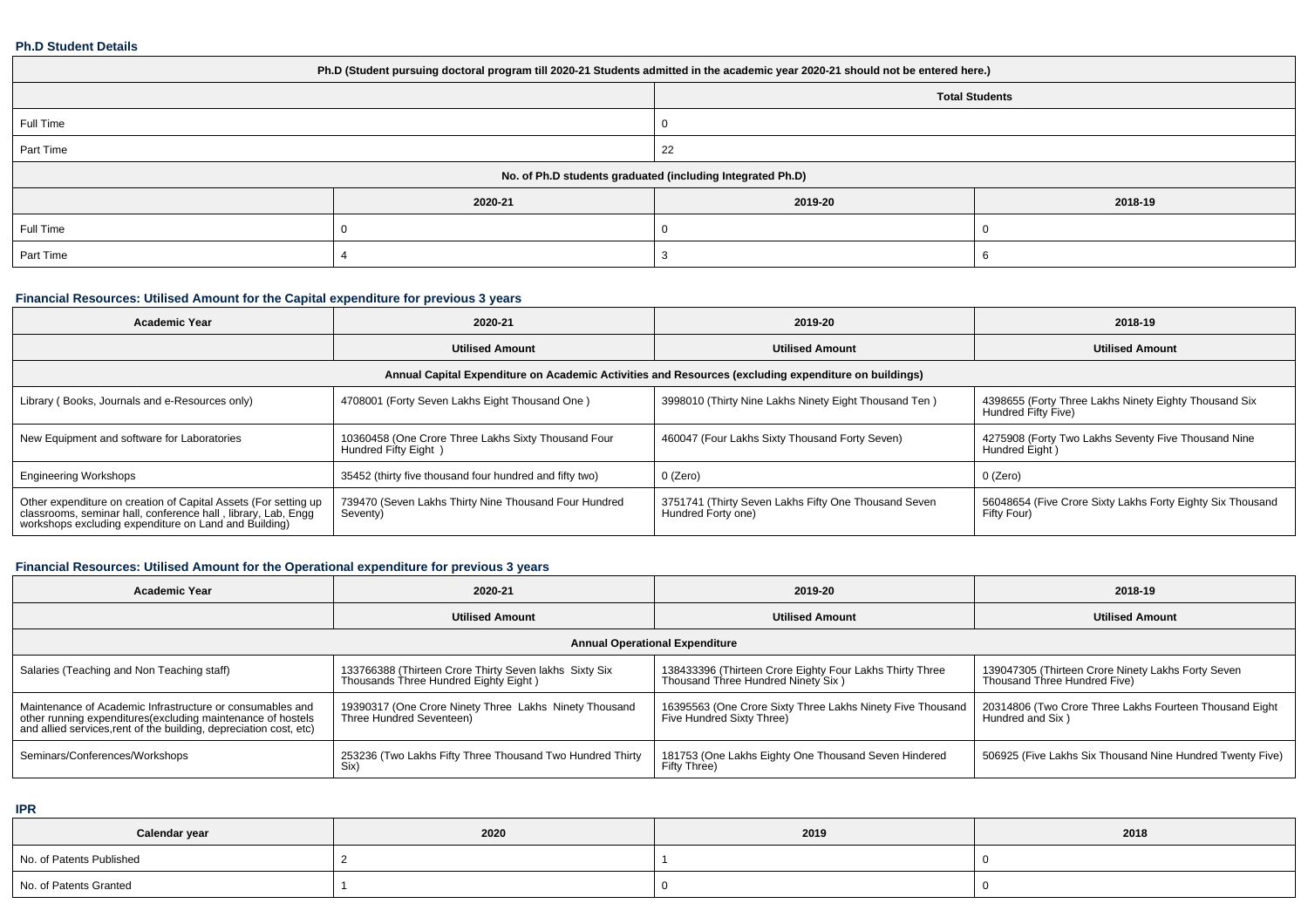### **Sponsored Research Details**

| <b>Financial Year</b>                    | 2020-21                                                             | 2019-20                                                     | 2018-19                                                            |
|------------------------------------------|---------------------------------------------------------------------|-------------------------------------------------------------|--------------------------------------------------------------------|
| Total no. of Sponsored Projects          | 31                                                                  | 26                                                          | 26                                                                 |
| Total no. of Funding Agencies            |                                                                     |                                                             | -12                                                                |
| Total Amount Received (Amount in Rupees) | 3547277                                                             | 5385576                                                     | 2423252                                                            |
| Amount Received in Words                 | Thirty Five Lakhs Forty Seven Thousand Two Hundred<br>Seventy seven | Fifty Three Lakhs Eighty Five Thousand Five Hundred Seventy | Twenty Four Lakhs Twenty Three Thousand Two Hundred Fifty  <br>Two |

## **Consultancy Project Details**

| <b>Financial Year</b>                    | 2020-21                                           | 2019-20                                                         | 2018-19                                                     |
|------------------------------------------|---------------------------------------------------|-----------------------------------------------------------------|-------------------------------------------------------------|
| Total no. of Consultancy Projects        | 572                                               | 623                                                             | 358                                                         |
| Total no. of Client Organizations        | 22                                                | 25                                                              |                                                             |
| Total Amount Received (Amount in Rupees) | 1570550                                           | 1678292                                                         | 2136556                                                     |
| Amount Received in Words                 | Fifteen Lakhs Seventy Thousand Five Hundred Fifty | Sixteen Lakhs Seventy Eighty Thousand Two Hundred Ninety<br>Two | Twenty One Lakhs Thirty Six Thousand Five Hundred Fifty Six |

### **PCS Facilities: Facilities of physically challenged students**

| 1. Do your institution buildings have Lifts/Ramps?                                                                                                         | Yes, more than 80% of the buildings |
|------------------------------------------------------------------------------------------------------------------------------------------------------------|-------------------------------------|
| 2. Do your institution have provision for walking aids, including wheelchairs and transportation from one building to another for<br>handicapped students? | Yes                                 |
| 3. Do your institution buildings have specially designed toilets for handicapped students?                                                                 | Not available                       |

## **Faculty Details**

| Srno | Name             | Age | Designation                                         | Gender | Qualification | <b>Experience (In</b><br>Months) | <b>Currently working</b><br>with institution? | <b>Joining Date</b> | <b>Leaving Date</b>      | <b>Association type</b> |
|------|------------------|-----|-----------------------------------------------------|--------|---------------|----------------------------------|-----------------------------------------------|---------------------|--------------------------|-------------------------|
|      | Dr G S Sunitha   | 54  | Professor                                           | Female | Ph.D          | 380                              | Yes                                           | 01-10-1990          | $\sim$                   | Regular                 |
| 2    | Dr Jayadevappa B | 58  | Professor                                           | Male   | Ph.D          | 420                              | Yes                                           | 16-05-1994          | $\sim$                   | Regular                 |
| 3    | Dr G H Leela     | 50  | Dean / Principal /<br>Director / Vice<br>Chancellor | Female | Ph.D          | 330                              | Yes                                           | 11-11-1994          | $\sim$                   | Regular                 |
|      | Dr Nirmala SO    | 51  | Associate Professor                                 | Female | Ph.D          | 272                              | Yes                                           | 08-10-1994          | $\overline{\phantom{a}}$ | Regular                 |
| 5    | Dr K G Avinash   | 43  | Associate Professor                                 | Male   | Ph.D          | 222                              | Yes                                           | 01-09-2003          | $\overline{\phantom{a}}$ | Regular                 |
| 6    | K M Prakash      | 43  | <b>Assistant Professor</b>                          | Male   | M.Tech        | 213                              | Yes                                           | 02-08-2004          | $\sim$                   | Regular                 |
|      | Kiran Kumar G H  | 43  | <b>Assistant Professor</b>                          | Male   | M.Tech        | 213                              | Yes                                           | 02-08-2004          | $\overline{\phantom{a}}$ | Regular                 |
| 8    | Suma K G         | 44  | <b>Assistant Professor</b>                          | Female | M.Tech        | 180                              | Yes                                           | 14-02-2007          | $\sim$                   | Regular                 |
| 9    | Savithri G R     | 45  | <b>Assistant Professor</b>                          | Female | M.Tech        | 192                              | Yes                                           | 25-08-2005          | $\overline{\phantom{a}}$ | Regular                 |
| 10   | Radhikapriya Y R | 41  | <b>Assistant Professor</b>                          | Female | M.Tech        | 168                              | Yes                                           | 13-08-2007          | $\overline{\phantom{a}}$ | Regular                 |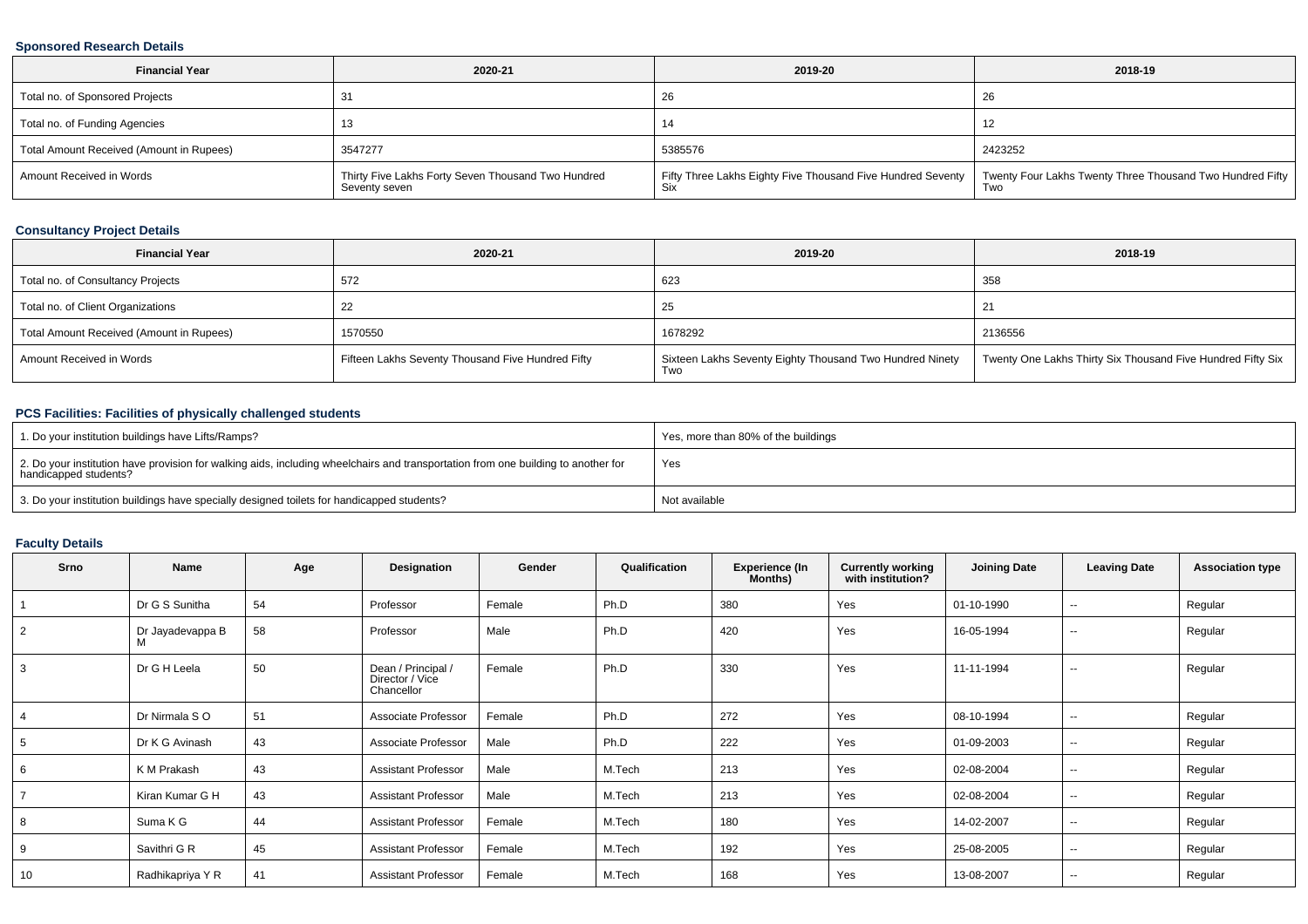| 11 | Banumathi K L               | 52 | <b>Assistant Professor</b>                          | Female | M.Tech | 315 | Yes | 16-08-2007 | $\sim$                   | Regular |
|----|-----------------------------|----|-----------------------------------------------------|--------|--------|-----|-----|------------|--------------------------|---------|
| 12 | Bhagya Shantkumar           | 50 | <b>Assistant Professor</b>                          | Female | M.Tech | 219 | Yes | 04-02-2008 | $\sim$                   | Regular |
| 13 | Ali I K                     | 49 | <b>Assistant Professor</b>                          | Male   | M.Tech | 164 | Yes | 02-07-2008 | Ξ.                       | Regular |
| 14 | Ganesh K                    | 36 | <b>Assistant Professor</b>                          | Male   | M.Tech | 136 | Yes | 07-08-2014 | Ξ.                       | Regular |
| 15 | Nirmala G                   | 58 | <b>Assistant Professor</b>                          | Female | M.Tech | 183 | Yes | 05-08-2010 | $\overline{\phantom{a}}$ | Regular |
| 16 | Shwetha <sub>S</sub>        | 38 | <b>Assistant Professor</b>                          | Female | M.Tech | 144 | Yes | 04-08-2011 | $\overline{a}$           | Regular |
| 17 | Ranjith Patil N             | 31 | <b>Assistant Professor</b>                          | Male   | M.Tech | 94  | Yes | 24-01-2014 | $\sim$                   | Regular |
| 18 | Lingaraju                   | 32 | <b>Assistant Professor</b>                          | Male   | M.Tech | 94  | Yes | 24-01-2014 | $\sim$                   | Regular |
| 19 | Suman B S                   | 29 | <b>Assistant Professor</b>                          | Female | M.Tech | 39  | Yes | 20-08-2018 | Ξ.                       | Regular |
| 20 | Shubha V Patil              | 51 | <b>Assistant Professor</b>                          | Female | M.Tech | 189 | Yes | 16-02-2006 | $\overline{\phantom{a}}$ | Regular |
| 21 | Deepa                       | 36 | <b>Assistant Professor</b>                          | Female | M.Tech | 175 | No  | 16-08-2006 | 31-03-2021               | Regular |
| 22 | Mahendrachari               | 54 | Lecturer                                            | Male   | M.E.   | 287 | Yes | 26-12-1997 |                          | Regular |
| 23 | Manjunath K G               | 33 | <b>Assistant Professor</b>                          | Female | M.Tech | 99  | Yes | 08-05-2013 | $\overline{\phantom{a}}$ | Regular |
| 24 | Yogesh KO                   | 28 | <b>Assistant Professor</b>                          | Male   | M.Tech | 12  | Yes | 02-11-2020 | $\sim$                   | Regular |
| 25 | Sucharitha S D              | 26 | <b>Assistant Professor</b>                          | Female | M.Tech | 12  | Yes | 02-11-2020 | ш.                       | Regular |
| 26 | Vanishree H V               | 29 | <b>Assistant Professor</b>                          | Female | M.Tech | 48  | Yes | 02-11-2020 | Ξ.                       | Regular |
| 27 | Poornima G N                | 32 | <b>Assistant Professor</b>                          | Female | M.Tech | 44  | Yes | 03-01-2018 | $\overline{a}$           | Regular |
| 28 | Kantharaj S P               | 30 | <b>Assistant Professor</b>                          | Male   | M.Tech | 84  | Yes | 06-11-2020 | Ξ.                       | Regular |
| 29 | Dr Praveen Kumar D<br>G     | 42 | <b>Assistant Professor</b>                          | Male   | Ph.D   | 252 | Yes | 12-01-2000 | $\overline{a}$           | Regular |
| 30 | Dr C M Kalleshappa          | 54 | Associate Professor                                 | Male   | Ph.D   | 324 | Yes | 05-01-1999 | $\sim$                   | Regular |
| 31 | Dr G P Desai                | 56 | Dean / Principal /<br>Director / Vice<br>Chancellor | Male   | Ph.D   | 336 | Yes | 10-04-1997 | $\overline{a}$           | Regular |
| 32 | Amarnath P C                | 34 | <b>Assistant Professor</b>                          | Male   | M.Tech | 120 | Yes | 01-08-2011 | $\sim$                   | Regular |
| 33 | Shashikala K J              | 31 | <b>Assistant Professor</b>                          | Female | M.Tech | 78  | Yes | 01-08-2016 | $\sim$                   | Regular |
| 34 | Dr Vinutha H P              | 44 | Dean / Principal /<br>Director / Vice<br>Chancellor | Female | Ph.D   | 204 | Yes | 04-08-2008 | Ξ.                       | Regular |
| 35 | Patil N S                   | 35 | <b>Assistant Professor</b>                          | Male   | M.Tech | 136 | Yes | 04-08-2010 | $\sim$                   | Regular |
| 36 | KAMALA R                    | 31 | <b>Assistant Professor</b>                          | Female | M.Tech | 17  | Yes | 09-08-2019 | Щ,                       | Regular |
| 37 | RANJANA B<br><b>JADEKAR</b> | 29 | <b>Assistant Professor</b>                          | Female | B.E    | 63  | Yes | 01-08-2016 | $\sim$                   | Regular |
| 38 | ANITHA G                    | 51 | <b>Assistant Professor</b>                          | Female | M.Tech | 324 | Yes | 01-08-2007 | $\sim$                   | Regular |
| 39 | Bhuvaneswari K V            | 38 | <b>Assistant Professor</b>                          | Female | M.Tech | 181 | Yes | 29-10-2007 | Ξ.                       | Regular |
| 40 | REKHA B H                   | 36 | <b>Assistant Professor</b>                          | Female | M.Tech | 144 | Yes | 05-08-2010 | Щ,                       | Regular |
| 41 | JYOTHI G C                  | 41 | <b>Assistant Professor</b>                          | Female | M.Tech | 192 | Yes | 04-08-2008 | $\sim$                   | Regular |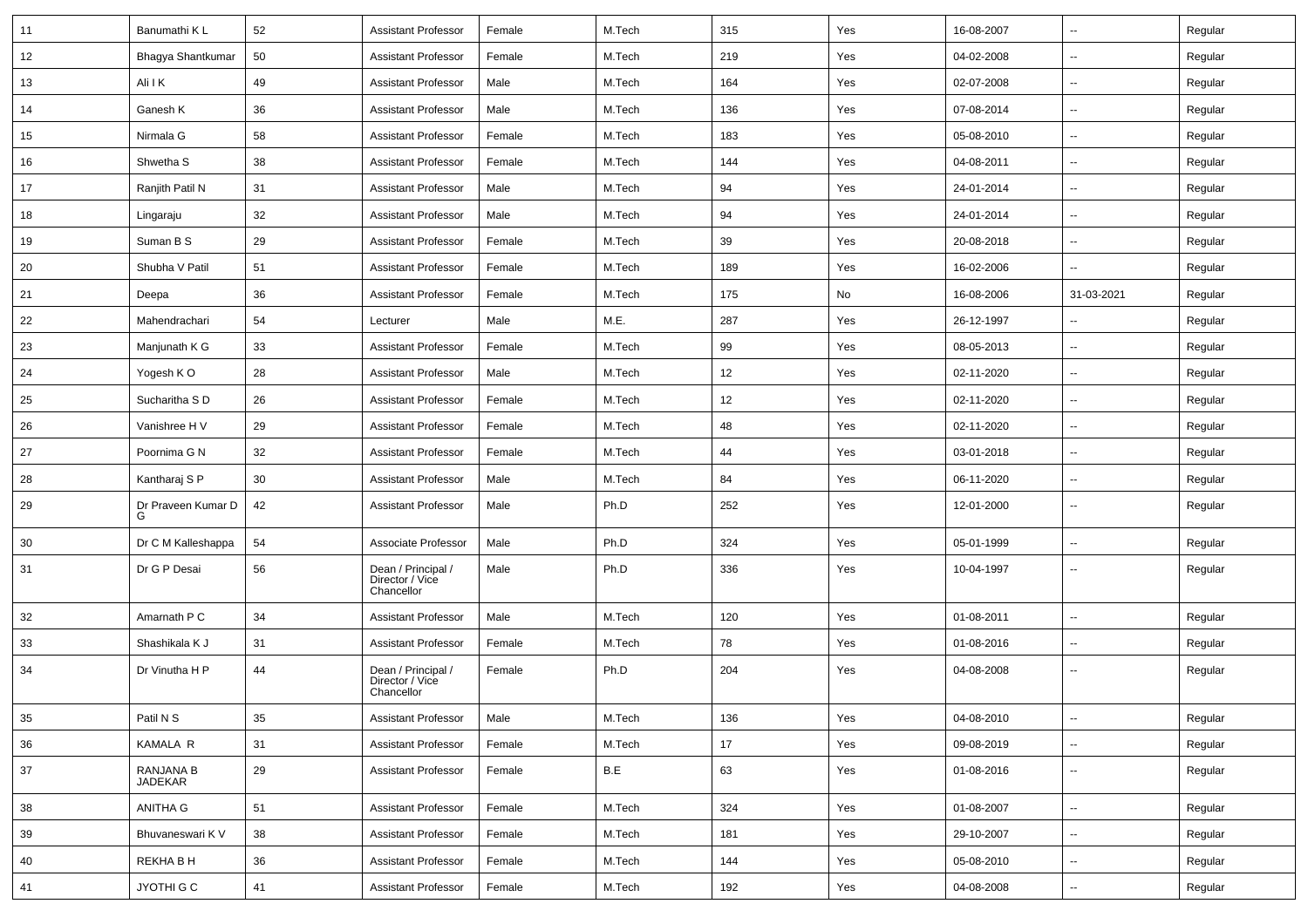| 42 | <b>VARSHAM</b>             | 31         | <b>Assistant Professor</b>                          | Female | M.Tech | 102 | Yes | 10-01-2013 | $\sim$                   | Regular |
|----|----------------------------|------------|-----------------------------------------------------|--------|--------|-----|-----|------------|--------------------------|---------|
| 43 | ROOPA DE                   | 31         | <b>Assistant Professor</b>                          | Female | M.Tech | 39  | Yes | 02-11-2020 | $\mathbf{u}$             | Regular |
| 44 | MANJUSHREE K R             | 27         | <b>Assistant Professor</b>                          | Female | M.Tech | 38  | Yes | 02-11-2020 | $\overline{\phantom{a}}$ | Regular |
| 45 | DIVYA M S                  | 27         | <b>Assistant Professor</b>                          | Female | M.Tech | 28  | Yes | 02-11-2020 | $\overline{\phantom{a}}$ | Regular |
| 46 | NAGASHRI J A               | 27         | <b>Assistant Professor</b>                          | Female | M.Tech | 31  | Yes | 12-11-2020 | $\overline{\phantom{a}}$ | Regular |
| 47 | SUSHMA C                   | 27         | <b>Assistant Professor</b>                          | Female | M.Tech | 25  | Yes | 02-11-2020 | $\overline{\phantom{a}}$ | Regular |
| 48 | Dr G Manavendra            | 53         | Professor                                           | Male   | Ph.D   | 344 | Yes | 11-11-1994 | $\sim$                   | Regular |
| 49 | Dr S Kumarappa             | 53         | Dean / Principal /<br>Director / Vice<br>Chancellor | Male   | Ph.D   | 356 | Yes | 02-01-1992 | $\overline{\phantom{a}}$ | Regular |
| 50 | Dr Sadashivappa K          | 59         | Dean / Principal /<br>Director / Vice<br>Chancellor | Male   | Ph.D   | 434 | Yes | 28-01-1985 | $\overline{\phantom{a}}$ | Regular |
| 51 | Puneeth S P                | 33         | <b>Assistant Professor</b>                          | Male   | M.Tech | 102 | Yes | 28-07-2015 | $\mathbf{u}$             | Regular |
| 52 | Dr Thippeswamy<br>Ekbote   | 58         | Professor                                           | Male   | Ph.D   | 318 | Yes | 12-07-1996 | $\overline{\phantom{a}}$ | Regular |
| 53 | <b>HEMASHREE H C</b>       | 34         | <b>Assistant Professor</b>                          | Female | M.Tech | 51  | Yes | 16-01-2018 | $\sim$                   | Regular |
| 54 | Dr K C Devendrappa         | 52         | Dean / Principal /<br>Director / Vice<br>Chancellor | Male   | Ph.D   | 314 | Yes | 01-05-1995 | --                       | Regular |
| 55 | Dr A G Shanakara<br>Murthy | 49         | Dean / Principal /<br>Director / Vice<br>Chancellor | Male   | Ph.D   | 318 | Yes | 06-01-1995 | $\mathbf{u}$             | Regular |
| 56 | Dr Sharan A S              | 43         | Associate Professor                                 | Male   | Ph.D   | 166 | Yes | 05-09-2007 | $\mathbf{u}$             | Regular |
| 57 | <b>VINAY MT</b>            | 28         | <b>Assistant Professor</b>                          | Male   | M.Tech | 39  | Yes | 16-01-2018 | $\sim$                   | Regular |
| 58 | DR POORNIMA B              | 55         | Professor                                           | Female | Ph.D   | 239 | Yes | 02-08-2001 | $\mathbf{u}$             | Regular |
| 59 | Umesh D E                  | 52         | <b>Assistant Professor</b>                          | Male   | M.Tech | 301 | Yes | 26-06-1996 | $\mathbf{u}$             | Regular |
| 60 | Umesh B S                  | 56         | <b>Assistant Professor</b>                          | Male   | M.Tech | 298 | Yes | 29-09-1996 | $\overline{\phantom{a}}$ | Regular |
| 61 | M Krishna Murthy           | 55         | <b>Assistant Professor</b>                          | Male   | M.Tech | 326 | Yes | 05-05-1994 | $\overline{\phantom{a}}$ | Regular |
| 62 | DR SREENIVASA B<br>R       | 34         | Associate Professor                                 | Male   | Ph.D   | 128 | Yes | 30-07-2021 | $\overline{\phantom{a}}$ | Regular |
| 63 | Prashanth S J              | 50         | <b>Assistant Professor</b>                          | Male   | M.Tech | 238 | Yes | 25-08-2004 | $\sim$                   | Regular |
| 64 | T N Vijay Kumar            | 41         | <b>Assistant Professor</b>                          | Male   | M.Tech | 191 | Yes | 26-08-2005 | $\overline{\phantom{a}}$ | Regular |
| 65 | Ashoka E                   | 39         | <b>Assistant Professor</b>                          | Male   | M.Tech | 179 | Yes | 18-08-2006 | $\sim$                   | Regular |
| 66 | Mohan T R                  | 51         | <b>Assistant Professor</b>                          | Male   | M.Tech | 286 | Yes | 01-09-2007 | $\sim$                   | Regular |
| 67 | Basavaraj B                | ${\bf 55}$ | <b>Assistant Professor</b>                          | Male   | M.Tech | 300 | Yes | 01-02-2011 | $\sim$                   | Regular |
| 68 | Hemanna K B                | 54         | <b>Assistant Professor</b>                          | Male   | M.Tech | 166 | Yes | 01-09-2007 | $\sim$                   | Regular |
| 69 | SHEIK IMRAN                | 39         | <b>Assistant Professor</b>                          | Male   | M.Tech | 176 | Yes | 16-08-2006 | $\overline{\phantom{a}}$ | Regular |
| 70 | VinayakaPatil A B          | 35         | <b>Assistant Professor</b>                          | Male   | M.Tech | 159 | Yes | 08-04-2008 | $\sim$                   | Regular |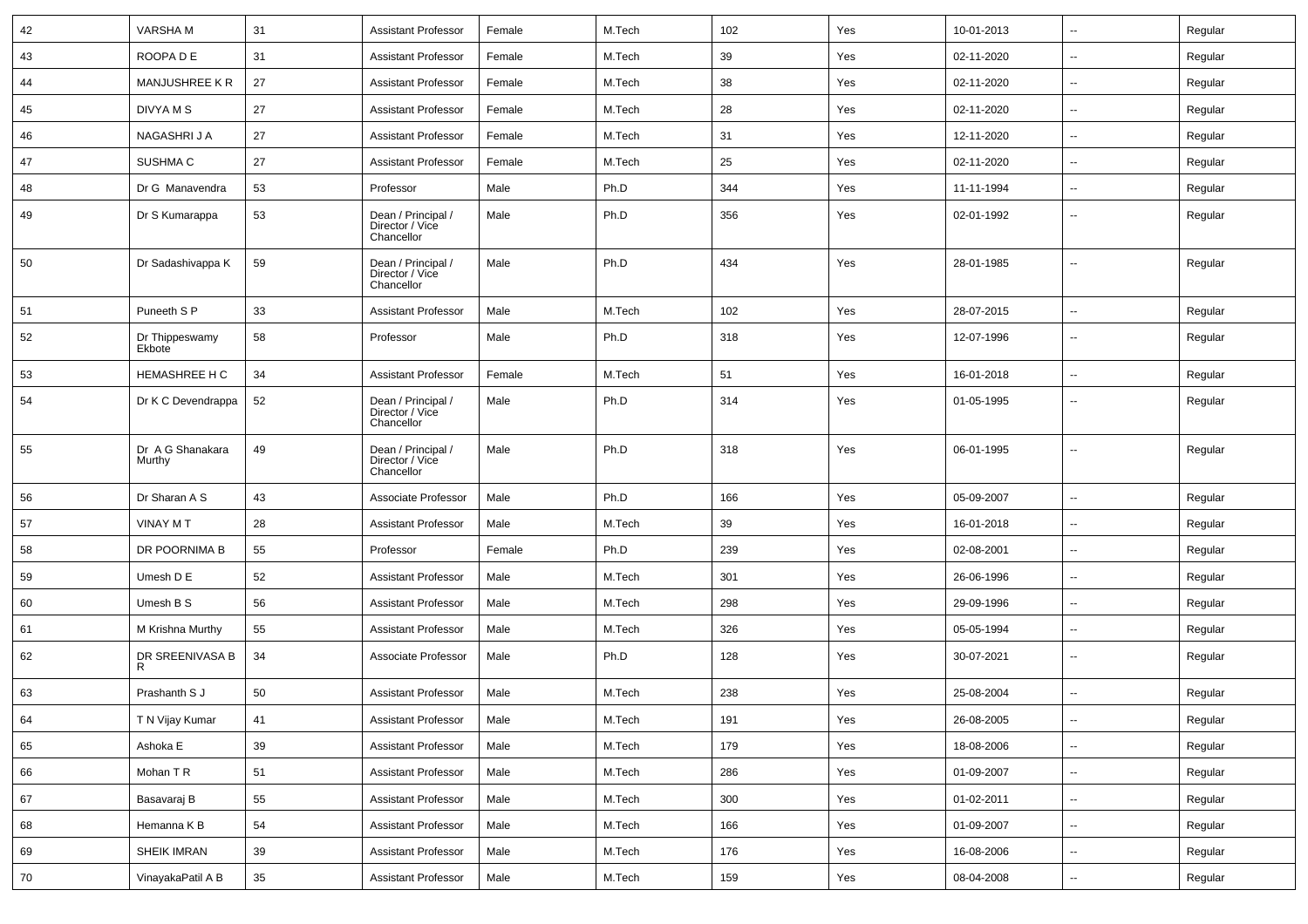| 71     | Pradeep N R            | 35     | <b>Assistant Professor</b>                          | Male   | M.Tech | 132    | Yes | 23-07-2012 | $\sim$                   | Regular |
|--------|------------------------|--------|-----------------------------------------------------|--------|--------|--------|-----|------------|--------------------------|---------|
| 72     | Ravikumar H N          | 36     | <b>Assistant Professor</b>                          | Male   | M.Tech | 102    | Yes | 10-01-2013 | $\sim$                   | Regular |
| 73     | Sushma Patil           | 30     | <b>Assistant Professor</b>                          | Female | M.Tech | 81     | Yes | 04-08-2014 | $\sim$                   | Regular |
| 74     | Manjunath G M          | 31     | <b>Assistant Professor</b>                          | Male   | M.Tech | 72     | Yes | 14-08-2017 | $\sim$                   | Regular |
| 75     | PARVEEN BANU N         | 44     | <b>Assistant Professor</b>                          | Female | M.Tech | 128    | Yes | 23-02-2007 | $\overline{\phantom{a}}$ | Regular |
| 76     | Santhosha M            | 30     | <b>Assistant Professor</b>                          | Male   | M.Tech | 48     | Yes | 18-09-2017 | $\overline{\phantom{a}}$ | Regular |
| 77     | Sharan Mudda           | 30     | <b>Assistant Professor</b>                          | Male   | M.Tech | 48     | Yes | 18-09-2017 | $\sim$                   | Regular |
| 78     | SHIVAMURTHY D          | 52     | <b>Assistant Professor</b>                          | Male   | M.Tech | 236    | Yes | 01-10-2001 | $\sim$                   | Regular |
| 79     | DHANANJAY G M          | 35     | <b>Assistant Professor</b>                          | Male   | M.Tech | 72     | Yes | 02-11-2020 | $\sim$                   | Regular |
| 80     | Dr H B Aravinda        | 59     | Dean / Principal /<br>Director / Vice<br>Chancellor | Male   | Ph.D   | 427    | Yes | 12-02-1985 | $\overline{\phantom{a}}$ | Regular |
| 81     | Dr S Suresh            | 57     | Professor                                           | Male   | Ph.D   | 391    | Yes | 10-01-1988 | $\sim$                   | Regular |
| 82     | Dr C P Anila Kumar     | 60     | Professor                                           | Male   | Ph.D   | 415    | Yes | 05-09-1986 | $\overline{\phantom{a}}$ | Regular |
| 83     | Dr M D Vijayananda     | 59     | Professor                                           | Male   | Ph.D   | 427    | Yes | 21-10-1985 | $\overline{a}$           | Regular |
| 84     | S Subramanya           | 70     | Professor                                           | Male   | M.Tech | 384    | No  | 05-06-1987 | 30-09-2020               | Regular |
| 85     | Dr Vijaya Kumar C S    | 57     | Professor                                           | Male   | Ph.D   | 403    | Yes | 19-06-1987 | $\sim$                   | Regular |
| 86     | Dr M N Shiva Kumar     | 57     | Associate Professor                                 | Male   | Ph.D   | 403    | Yes | 09-02-1987 | $\sim$                   | Regular |
| 87     | Dr Chidananda G        | 35     | Associate Professor                                 | Male   | Ph.D   | 142    | Yes | 02-09-2009 | $\overline{\phantom{a}}$ | Regular |
| 88     | R S Chikkanagoudar     | 58     | <b>Assistant Professor</b>                          | Male   | M.Tech | 427    | Yes | 30-09-1985 | $\overline{a}$           | Regular |
| 89     | S B Patil              | 61     | <b>Assistant Professor</b>                          | Male   | M.Tech | 415    | Yes | 12-03-1986 | $\overline{\phantom{a}}$ | Regular |
| 90     | Dr Veena Kumara<br>Adi | 50     | Associate Professor                                 | Female | Ph.D   | 210    | Yes | 15-11-2006 | $\sim$                   | Regular |
| 91     | Dr Suresh B            | 44     | <b>Assistant Professor</b>                          | Male   | Ph.D   | 143    | Yes | 09-02-2009 | $\sim$                   | Regular |
| 92     | Raghu ME               | 31     | <b>Assistant Professor</b>                          | Male   | M.Tech | 83     | Yes | 01-08-2014 | $\sim$                   | Regular |
| 93     | Vagish M               | 33     | <b>Assistant Professor</b>                          | Male   | M.Tech | 119    | Yes | 08-08-2011 | $\sim$                   | Regular |
| 94     | Praveen Kumar G B      | 30     | <b>Assistant Professor</b>                          | Male   | M.Tech | 71     | Yes | 03-08-2015 | $\overline{\phantom{a}}$ | Regular |
| 95     | Arpitha D J            | 32     | <b>Assistant Professor</b>                          | Female | M.Tech | 47     | Yes | 14-08-2017 |                          | Regular |
| $96\,$ | Chethan Gonni S        | $27\,$ | <b>Assistant Professor</b>                          | Male   | M.Tech | 42     | Yes | 16-01-2018 | $\overline{\phantom{a}}$ | Regular |
| 97     | Ramya B V              | 28     | <b>Assistant Professor</b>                          | Female | M.Tech | 42     | Yes | 29-01-2018 | $\sim$                   | Regular |
| 98     | Chandrashekar A R      | 28     | Assistant Professor                                 | Male   | M.Tech | 35     | Yes | 16-08-2018 | $\sim$                   | Regular |
| 99     | Amulya G V             | 32     | <b>Assistant Professor</b>                          | Female | M.Tech | 29     | Yes | 07-02-2019 | $\sim$                   | Regular |
| 100    | Vinod Kundaragi M      | 28     | <b>Assistant Professor</b>                          | Male   | M.Tech | 29     | Yes | 07-02-2019 | $\sim$                   | Regular |
| 101    | Satish G N             | 26     | <b>Assistant Professor</b>                          | Male   | M.Tech | 29     | Yes | 09-02-2019 | $\sim$                   | Regular |
| 102    | Nithin K S             | 28     | <b>Assistant Professor</b>                          | Male   | M.Tech | $23\,$ | No  | 02-08-2019 | 31-08-2021               | Regular |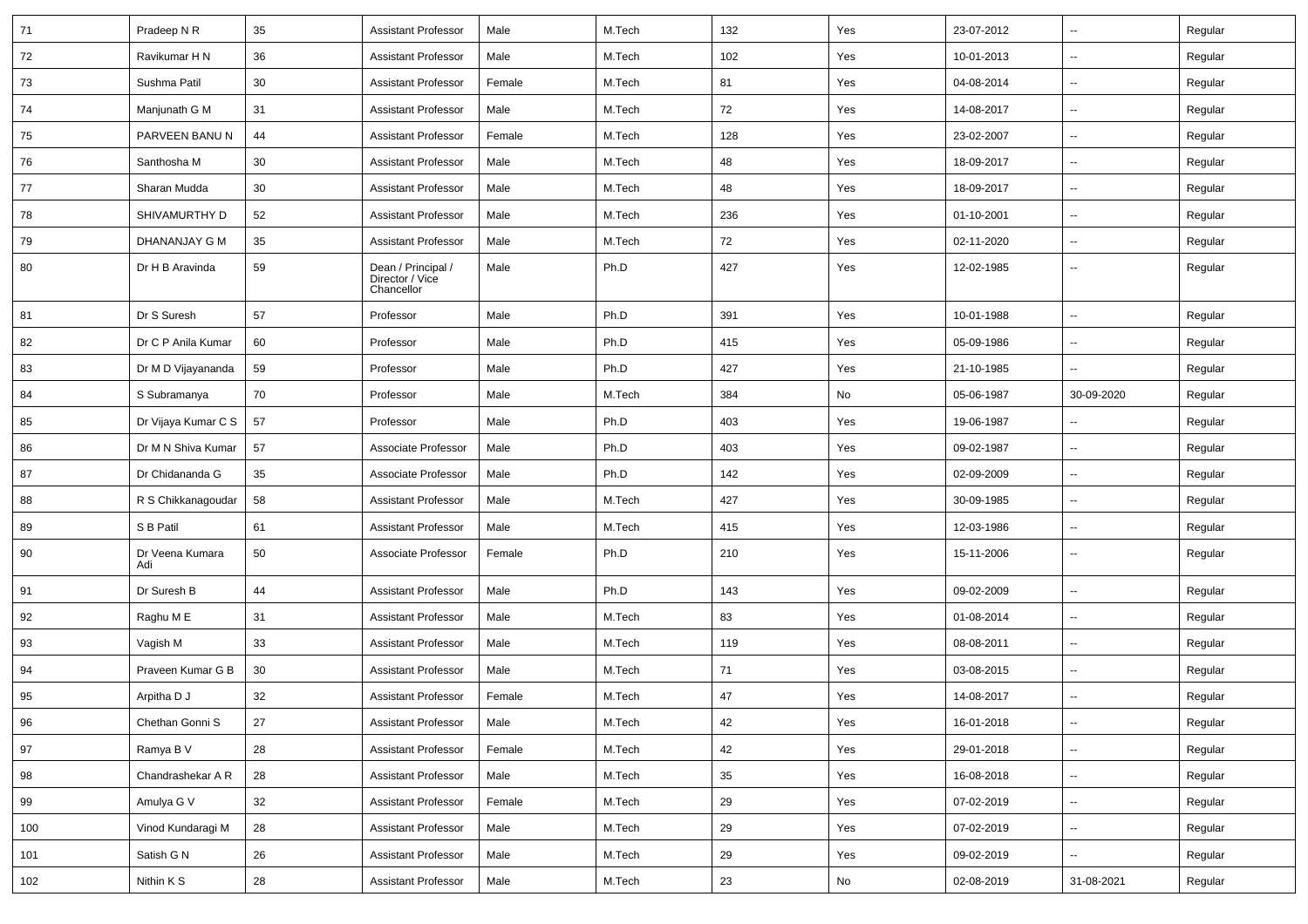| 103 | Shankaramma H H           | 30 | <b>Assistant Professor</b>                          | Female | M.Tech | 23  | Yes | 07-08-2019 | $\sim$                   | Regular |
|-----|---------------------------|----|-----------------------------------------------------|--------|--------|-----|-----|------------|--------------------------|---------|
| 104 | Chethan T G               | 25 | <b>Assistant Professor</b>                          | Male   | M.Tech | 23  | No  | 07-08-2019 | 31-08-2021               | Regular |
| 105 | Dr K S<br>Basavarajappa   | 61 | Professor                                           | Male   | Ph.D   | 456 | Yes | 06-10-1982 | --                       | Regular |
| 106 | Dr N S<br>Basavarajappa   | 46 | Associate Professor                                 | Male   | Ph.D   | 264 | Yes | 04-01-2010 | $\overline{\phantom{a}}$ | Regular |
| 107 | Dr Ashwini M Rao          | 37 | <b>Assistant Professor</b>                          | Female | Ph.D   | 156 | Yes | 03-09-2007 | $\overline{\phantom{a}}$ | Regular |
| 108 | Anil Kumar K N            | 34 | <b>Assistant Professor</b>                          | Male   | M.Sc.  | 84  | Yes | 14-02-2014 | --                       | Regular |
| 109 | Mani K S                  | 30 | <b>Assistant Professor</b>                          | Female | M.Sc.  | 84  | Yes | 13-02-2014 | -−                       | Regular |
| 110 | Sathisha <sub>S</sub>     | 35 | <b>Assistant Professor</b>                          | Male   | M.Sc.  | 54  | Yes | 01-08-2016 | $\overline{\phantom{a}}$ | Regular |
| 111 | Dr Vikas K                | 36 | <b>Assistant Professor</b>                          | Male   | Ph.D   | 156 | Yes | 13-11-2020 | ⊷.                       | Regular |
| 112 | Deepa O G                 | 24 | <b>Assistant Professor</b>                          | Female | M.Sc.  | 12  | Yes | 02-11-2020 | --                       | Regular |
| 113 | Supriya B J               | 27 | <b>Assistant Professor</b>                          | Female | M.Sc.  | 12  | No  | 09-11-2020 | 24-09-2021               | Regular |
| 114 | Nayana R J                | 24 | <b>Assistant Professor</b>                          | Female | M.Sc.  | 12  | No  | 28-11-2020 | 30-07-2021               | Regular |
| 115 | Dr Nirmala C R            | 51 | Dean / Principal /<br>Director / Vice<br>Chancellor | Female | Ph.D   | 336 | Yes | 15-04-1995 |                          | Regular |
| 116 | Dr Chetana Prakash        | 52 | Professor                                           | Female | Ph.D   | 380 | Yes | 01-04-1991 | $\overline{\phantom{a}}$ | Regular |
| 117 | Dr Pradeep N              | 44 | Professor                                           | Male   | Ph.D   | 224 | Yes | 03-09-2003 | --                       | Regular |
| 118 | S B Mallikarjuna          | 49 | Associate Professor                                 | Male   | M.Tech | 327 | Yes | 03-05-1995 | $\overline{\phantom{a}}$ | Regular |
| 119 | Dr Ashoka K               | 41 | Associate Professor                                 | Male   | Ph.D   | 207 | Yes | 01-08-2006 | --                       | Regular |
| 120 | Dr Roopa G M              | 47 | Dean / Principal /<br>Director / Vice<br>Chancellor | Female | Ph.D   | 180 | Yes | 04-08-2008 | $\overline{\phantom{a}}$ | Regular |
| 121 | Naseer <sub>R</sub>       | 38 | <b>Assistant Professor</b>                          | Male   | M.Tech | 172 | Yes | 01-09-2008 | $\overline{\phantom{a}}$ | Regular |
| 122 | Raghu B R                 | 40 | <b>Assistant Professor</b>                          | Male   | M.Tech | 158 | Yes | 16-06-2010 | $\overline{\phantom{a}}$ | Regular |
| 123 | Jagadish A N              | 38 | <b>Assistant Professor</b>                          | Male   | M.Tech | 191 | Yes | 16-02-2008 | $\overline{\phantom{a}}$ | Regular |
| 124 | Naresh Patel K M          | 33 | <b>Assistant Professor</b>                          | Male   | M.Tech | 102 | Yes | 11-01-2013 | $\overline{a}$           | Regular |
| 125 | Radhika Patil             | 40 | <b>Assistant Professor</b>                          | Female | M.Tech | 113 | Yes | 05-08-2013 | --                       | Regular |
| 126 | Abdul Razak M S           | 35 | <b>Assistant Professor</b>                          | Male   | M.Tech | 154 | Yes | 01-10-2008 | $\overline{\phantom{a}}$ | Regular |
| 127 | Santosh K C               | 39 | <b>Assistant Professor</b>                          | Male   | M.Tech | 138 | Yes | 01-02-2010 | $\sim$                   | Regular |
| 128 | Naveen H M                | 32 | <b>Assistant Professor</b>                          | Male   | M.Tech | 95  | Yes | 28-08-2013 | $\sim$                   | Regular |
| 129 | Gangadharappa S           | 38 | <b>Assistant Professor</b>                          | Male   | M.Tech | 131 | Yes | 10-08-2010 | $\overline{\phantom{a}}$ | Regular |
| 130 | Dr Arun Kumar<br>Hiremath | 34 | <b>Assistant Professor</b>                          | Male   | Ph.D   | 98  | Yes | 16-01-2014 | $\overline{\phantom{a}}$ | Regular |
| 131 | Dr Naveen Kumar K<br>R    | 35 | <b>Assistant Professor</b>                          | Male   | Ph.D   | 98  | Yes | 16-01-2014 | $\sim$                   | Regular |
| 132 | Preethi B                 | 31 | <b>Assistant Professor</b>                          | Female | M.Tech | 84  | Yes | 01-08-2014 | $\sim$                   | Regular |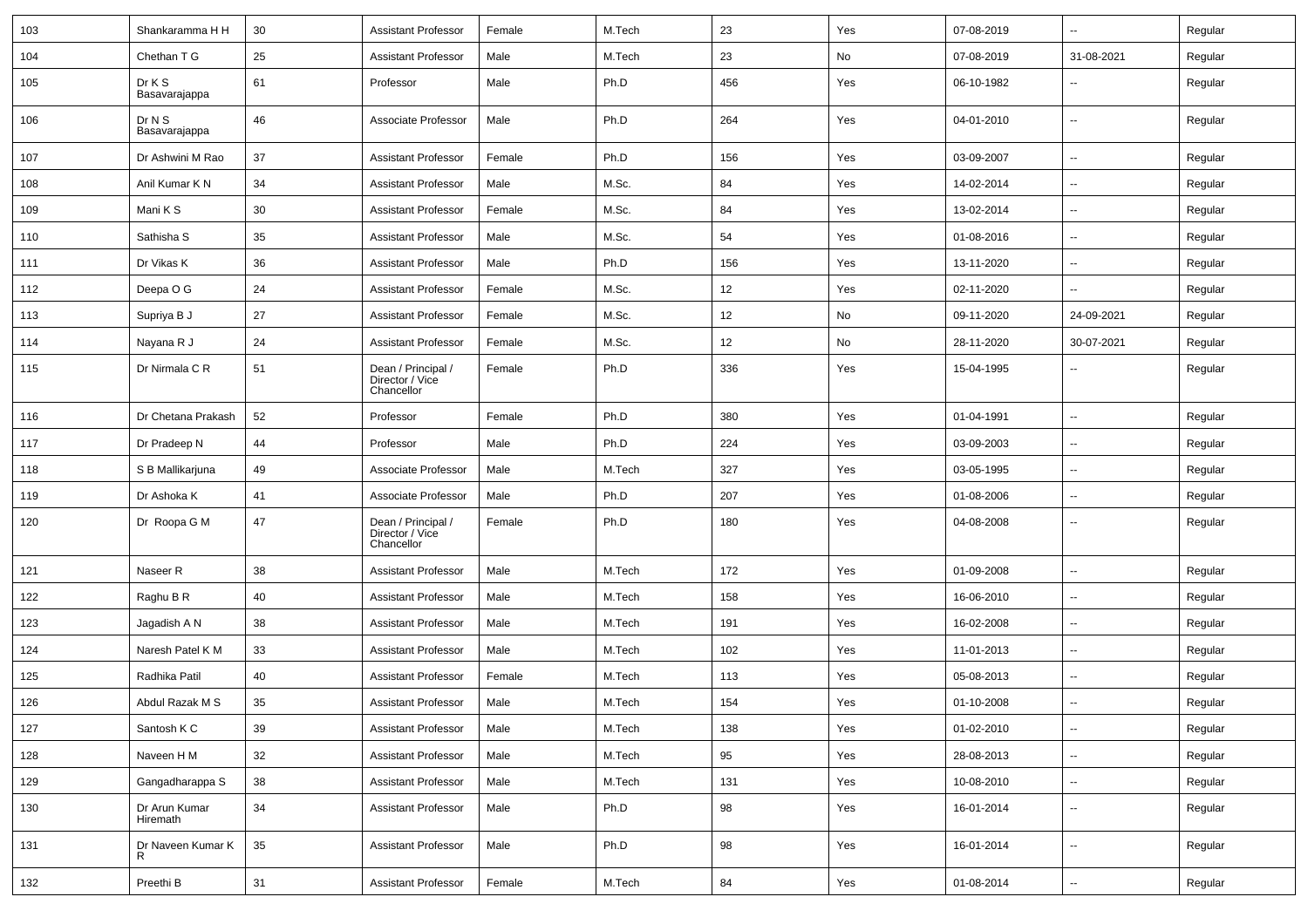| 133 | Shilpa K C                    | 32 | Assistant Professor        | Female | M.Tech | 113 | Yes | 14-02-2017 | $\sim$                   | Regular |
|-----|-------------------------------|----|----------------------------|--------|--------|-----|-----|------------|--------------------------|---------|
| 134 | Pooja H                       | 29 | Assistant Professor        | Female | M.Tech | 59  | Yes | 01-08-2016 | $\overline{a}$           | Regular |
| 135 | Anu C S                       | 33 | Assistant Professor        | Female | M.Tech | 96  | Yes | 10-02-2013 | $\overline{a}$           | Regular |
| 136 | Waseem Khan                   | 32 | <b>Assistant Professor</b> | Male   | M.Tech | 84  | Yes | 01-08-2014 | $\overline{a}$           | Regular |
| 137 | Gangamma<br>Hediyalad         | 31 | <b>Assistant Professor</b> | Female | M.Tech | 77  | Yes | 06-02-2015 | ۰.                       | Regular |
| 138 | Shryavani K                   | 28 | <b>Assistant Professor</b> | Female | M.Tech | 36  | Yes | 09-08-2019 | Ξ.                       | Regular |
| 139 | Vaishnavi Ajay<br>Inamdar     | 25 | <b>Assistant Professor</b> | Female | M.Tech | 9   | Yes | 02-11-2020 | $\overline{a}$           | Regular |
| 140 | Shwetha G                     | 32 | <b>Assistant Professor</b> | Female | M.Tech | 24  | Yes | 02-11-2020 | $\overline{\phantom{a}}$ | Regular |
| 141 | Rachana G Sunkad              | 27 | <b>Assistant Professor</b> | Female | M.Tech | 18  | Yes | 01-02-2021 | $\sim$                   | Regular |
| 142 | Supreetha S M                 | 25 | <b>Assistant Professor</b> | Female | M.Tech | 8   | Yes | 11-11-2020 | --                       | Regular |
| 143 | Dr MS NAGARAJ                 | 60 | Professor                  | Male   | Ph.D   | 367 | Yes | 15-04-1991 | $\overline{\phantom{a}}$ | Regular |
| 144 | Dr ANJANEYA L H               | 50 | Associate Professor        | Male   | Ph.D   | 267 | Yes | 01-08-2002 | --                       | Regular |
| 145 | BASAVARAJAPPA<br><b>SR</b>    | 50 | <b>Assistant Professor</b> | Male   | M.Tech | 291 | Yes | 28-08-1997 | --                       | Regular |
| 146 | SHADAKSHARAIA<br>H C          | 51 | <b>Assistant Professor</b> | Male   | M.Tech | 207 | Yes | 03-08-2004 | --                       | Regular |
| 147 | SHIVAKUMARA<br>SWAMY G M      | 44 | <b>Assistant Professor</b> | Male   | M.Tech | 206 | Yes | 02-09-2004 | --                       | Regular |
| 148 | KARIBASAVARAJU<br>ТK          | 39 | <b>Assistant Professor</b> | Male   | M.Tech | 194 | Yes | 10-09-2005 | --                       | Regular |
| 149 | VIJAYALAKSHMI S<br>H          | 51 | <b>Assistant Professor</b> | Female | M.Tech | 135 | Yes | 03-08-2010 | --                       | Regular |
| 150 | SHILPA S K                    | 36 | <b>Assistant Professor</b> | Female | M.Tech | 135 | Yes | 04-08-2010 | --                       | Regular |
| 151 | SOWMYA ANAND                  | 34 | <b>Assistant Professor</b> | Female | M.Tech | 69  | Yes | 08-02-2016 | $\sim$                   | Regular |
| 152 | H K PRASHANTH<br><b>KUMAR</b> | 33 | <b>Assistant Professor</b> | Male   | M.Tech | 39  | Yes | 20-08-2018 | $\overline{\phantom{a}}$ | Regular |
| 153 | <b>G H VIDHYA</b>             | 27 | <b>Assistant Professor</b> | Female | M.Tech | 46  | Yes | 02-01-2018 | $\sim$                   | Regular |
| 154 | S H KEERTHI<br><b>KUMAR</b>   | 27 | <b>Assistant Professor</b> | Male   | M.Tech | 38  | Yes | 04-09-2018 | --                       | Regular |
| 155 | S H NIRANJAN                  | 28 | Assistant Professor        | Male   | M.Tech | 39  | Yes | 16-08-2018 | Ξ.                       | Regular |
| 156 | ASHWINI A R                   | 30 | <b>Assistant Professor</b> | Female | M.Tech | 12  | Yes | 02-11-2020 | $\sim$                   | Regular |
| 157 | H T KIRAN                     | 28 | <b>Assistant Professor</b> | Male   | M.Tech | 33  | No  | 15-10-2018 | 25-09-2021               | Regular |
| 158 | H DEVIKA                      | 28 | <b>Assistant Professor</b> | Female | M.Tech | 35  | No  | 23-08-2018 | 31-07-2021               | Regular |
| 159 | SANDEEP Y M                   | 30 | <b>Assistant Professor</b> | Male   | M.Tech | 12  | No  | 02-11-2020 | 03-12-2021               | Regular |
| 160 | <b>KARIBASAPPA C</b>          | 61 | <b>Assistant Professor</b> | Male   | M.E.   | 426 | No  | 02-01-1986 | 30-09-2021               | Regular |
| 161 | Sumana Y B                    | 31 | <b>Assistant Professor</b> | Female | M.Tech | 12  | Yes | 01-07-2020 | $\sim$                   | Regular |
| 162 | Akash C Arakere               | 29 | <b>Assistant Professor</b> | Male   | M.Tech | 12  | Yes | 01-07-2020 | $\overline{\phantom{a}}$ | Regular |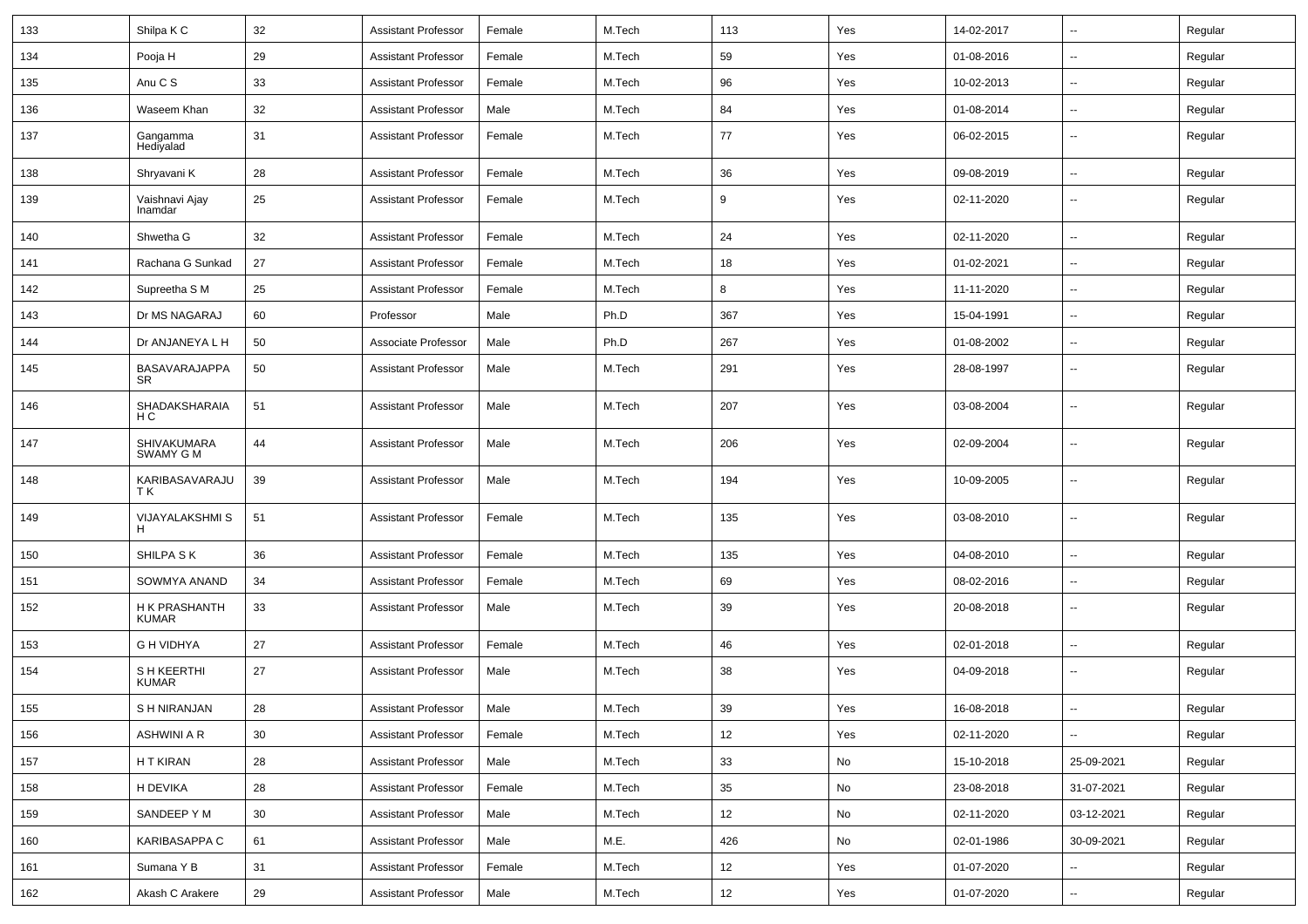| 163 | Rakhesh J Ghante         | 26 | <b>Assistant Professor</b>                          | Male   | M.Tech    | 12             | Yes | 01-07-2020 | $\overline{\phantom{a}}$ | Regular |
|-----|--------------------------|----|-----------------------------------------------------|--------|-----------|----------------|-----|------------|--------------------------|---------|
| 164 | Shahabaz Hakeem          | 31 | <b>Assistant Professor</b>                          | Male   | M.Tech    | 12             | Yes | 01-07-2020 | --                       | Regular |
| 165 | Savan R G<br>Basavaraj   | 27 | <b>Assistant Professor</b>                          | Male   | M.Tech    | 12             | Yes | 01-07-2020 | $\overline{\phantom{a}}$ | Regular |
| 166 | Bilwashri H              | 29 | <b>Assistant Professor</b>                          | Female | M.Tech    | $\overline{7}$ | Yes | 04-11-2021 | $\overline{\phantom{a}}$ | Regular |
| 167 | VASUDEVANAYAK<br>A K BL  | 42 | <b>Assistant Professor</b>                          | Male   | M.Sc.     | 192            | Yes | 30-08-2005 | --                       | Regular |
| 168 | DR MANJUNATH N<br>S.     | 48 | Associate Professor                                 | Male   | Ph.D      | 255            | Yes | 11-10-2004 | ⊷.                       | Regular |
| 169 | SHRUTHI S R              | 30 | <b>Assistant Professor</b>                          | Female | M.Tech    | 72             | Yes | 01-02-2016 | $\overline{\phantom{a}}$ | Regular |
| 170 | Dr K B Ravindra          | 56 | Associate Professor                                 | Male   | Ph.D      | 407            | Yes | 04-12-1987 | $\overline{\phantom{a}}$ | Regular |
| 171 | Dr S N Ramesh            | 58 | Dean / Principal /<br>Director / Vice<br>Chancellor | Male   | Ph.D      | 423            | Yes | 18-08-1986 | $\overline{\phantom{a}}$ | Regular |
| 172 | Dr Y N Dinesh            | 53 | <b>Assistant Professor</b>                          | Male   | Ph.D      | 323            | Yes | 01-06-1995 | --                       | Regular |
| 173 | S S Nandikol             | 57 | <b>Assistant Professor</b>                          | Male   | M.Tech    | 159            | Yes | 02-08-2008 | $\overline{\phantom{a}}$ | Regular |
| 174 | Dr S M<br>Chandrasekhara | 53 | <b>Assistant Professor</b>                          | Male   | Ph.D      | 314            | Yes | 14-09-1995 | ⊷.                       | Regular |
| 175 | R S Nandeesh             | 29 | <b>Assistant Professor</b>                          | Male   | M.Tech    | 12             | Yes | 20-11-2020 | $\sim$                   | Regular |
| 176 | H M Ashoka               | 37 | <b>Assistant Professor</b>                          | Male   | M.Tech    | 12             | Yes | 17-11-2020 |                          | Regular |
| 177 | Vidya S                  | 25 | <b>Assistant Professor</b>                          | Female | M.Tech    | 20             | Yes | 02-11-2020 | --                       | Regular |
| 178 | Ashalatha M E            | 55 | Dean / Principal /<br>Director / Vice<br>Chancellor | Female | M.Tech    | 413            | Yes | 11-01-1988 | --                       | Regular |
| 179 | Deepashri K M            | 37 | <b>Assistant Professor</b>                          | Female | M.Tech    | 178            | Yes | 09-08-2006 | --                       | Regular |
| 180 | Ramya Annigere           | 35 | <b>Assistant Professor</b>                          | Female | M.Tech    | 17             | Yes | 02-11-2020 | $\overline{\phantom{a}}$ | Regular |
| 181 | Ashwini r Kamareddi      | 30 | <b>Assistant Professor</b>                          | Female | M.Sc.     | 54             | Yes | 17-08-2017 | $\overline{\phantom{a}}$ | Regular |
| 182 | Dr Sunitha R M           | 33 | <b>Assistant Professor</b>                          | Female | Ph.D      | 84             | Yes | 28-11-2020 | $\overline{\phantom{a}}$ | Regular |
| 183 | Dr B E<br>Basavarajappa  | 64 | Professor                                           | Male   | Ph.D      | 444            | Yes | 07-10-1982 | $\sim$                   | Regular |
| 184 | Geetha V K               | 46 | <b>Assistant Professor</b>                          | Female | M. Phil   | 276            | Yes | 03-11-1998 | $\mathbf{u}$             | Regular |
| 185 | Dr Krishna Kumar T<br>Κ  | 43 | <b>Assistant Professor</b>                          | Male   | Ph.D      | 252            | Yes | 03-04-2004 | $\overline{\phantom{a}}$ | Regular |
| 186 | Nagaraja MD              | 38 | <b>Assistant Professor</b>                          | Male   | M.Sc(Phy) | 132            | Yes | 24-01-2014 | $\overline{\phantom{a}}$ | Regular |
| 187 | Smt Kavitha P G          | 36 | Associate Professor                                 | Female | M.Sc(Phy) | 144            | Yes | 24-01-2014 | $\sim$                   | Regular |
| 188 | Manjunatha D             | 33 | <b>Assistant Professor</b>                          | Male   | M.Sc(Phy) | 84             | Yes | 07-09-2013 | $\sim$                   | Regular |
| 189 | Dr Niranjana M           | 36 | Assistant Professor                                 | Male   | Ph.D      | 72             | Yes | 14-04-2019 | $\overline{\phantom{a}}$ | Regular |
| 190 | M G Thriveni             | 50 | Assistant Professor                                 | Female | M.Sc.     | 276            | Yes | 08-10-1997 | Ξ.                       | Regular |
| 191 | Dr H M Maillikarjuna     | 42 | Assistant Professor                                 | Male   | Ph.D      | 144            | Yes | 19-08-2015 | $\sim$                   | Regular |